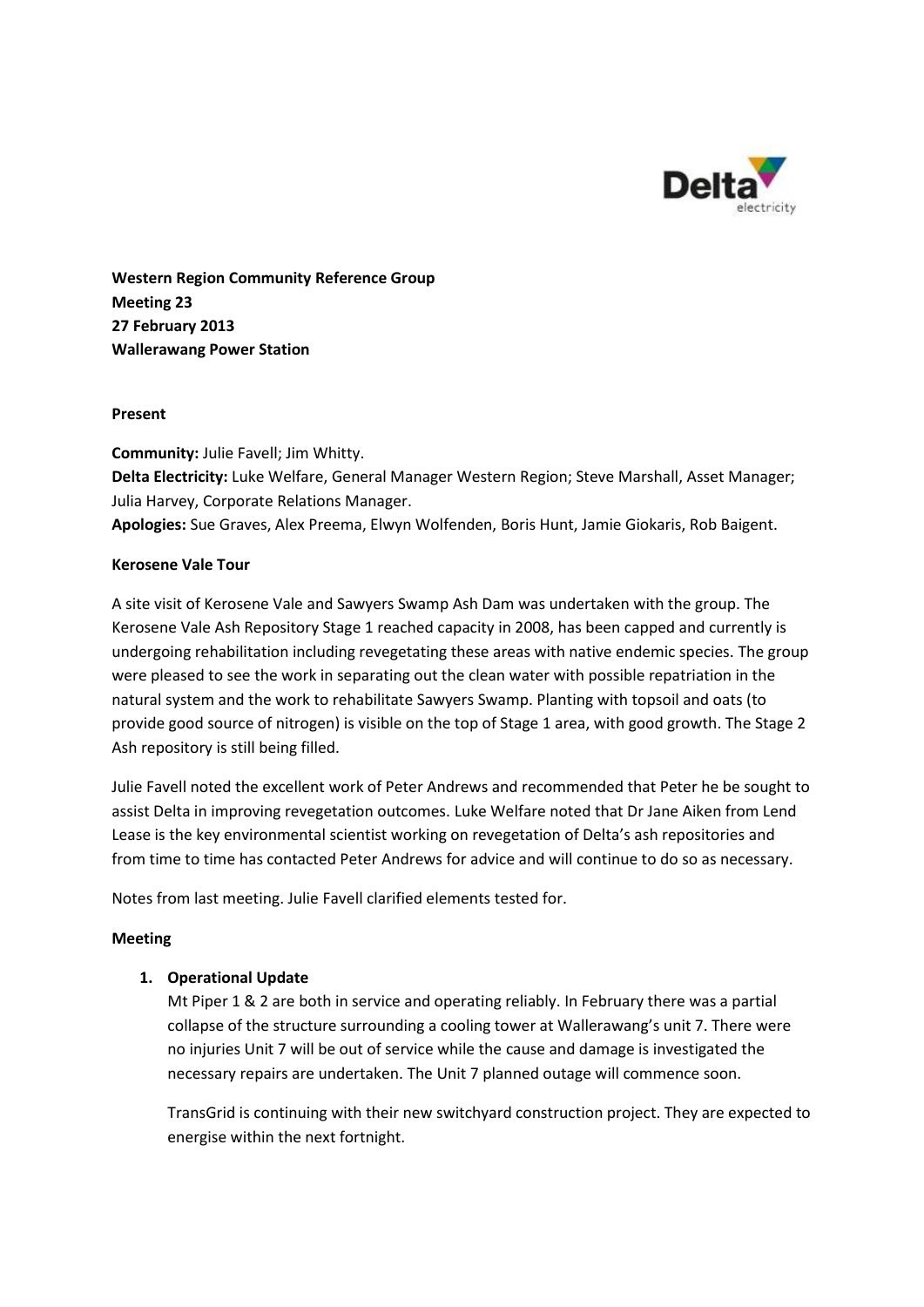# **2. Rail Unloader**

Energy Australia feasibility study is taking place. Delta environmental monitoring is continuing. The land continues under agistment.

#### **3. Water Management**

Oberon Dam is at 88.89% and the Delta total active storage is 96.7%. Further discussion from last meeting, confirmed that a range of metals and substances were tested for and is not limited to the ones mentioned and that Delta tests more broadly. All of the information on the testing required and the monitoring results for Delta's licences are published each month a[t www.de.com.au.](http://www.de.com.au/)

## **4. Western Community Assets**

Luke gave an update on the Western assets that are accessed and utilised by the community. State Fisheries have the Access Agreement for Thompsons Creek Dam and we await its signing. Leases for Lake Lyell and Lake Wallace have been reviewed by Lithgow Council and are close to being finalised. Delta Park license is under negotiation with the Lithgow Rangers Soccer Club.

## **5. NSW Energy Reform**

The due diligence for Delta's western assets have now been completed, with the bidder data room now open and workshops between the parties taking place.

## **6. Western Water Treatment Projects**

Work is continuing on the water treatment projects, with next milestones including finalising the Review of Environmental Factors and the expressions of interest that have been submitted.

#### **7. Environment Projects**

Two projects are underway with the Hawkesbury Nepean HNCMA with direct seeding at Thompsons Creek Dam about to commence and willow eradication and native planting at Lake Wallace to take place during first half of 2013 with assistance from Delta volunteers.

Monitoring is continuing at the completed Lidsdale Cut seepage works.

#### **8. General Business**

#### Julie Favell:

What are the new plantings along Neubecks? Luke advised that Centennial leased the land. All new plantings on the northern side of the Mudgee Rd are by Centennial. (mentioned in November 2012 meeting).

A drilling rig has appeared to be on the side of the road with ATF fencing about 300 metres north of Lamberts Flat, what is taking place? The drilling rig was for the RTA but the fence was the construction fence surrounding the work being done on Lamberts North on behalf of Delta. These are two unrelated things.

Chromium 6 was mentioned in a report in 2006, where was this from? Delta does not use Chromium 6 as a corrosion inhibitor and it is not present in water supplies. Very small amounts of Chromium 6 may be emitted when coal is burnt, however no levels have been detected outside the limits.